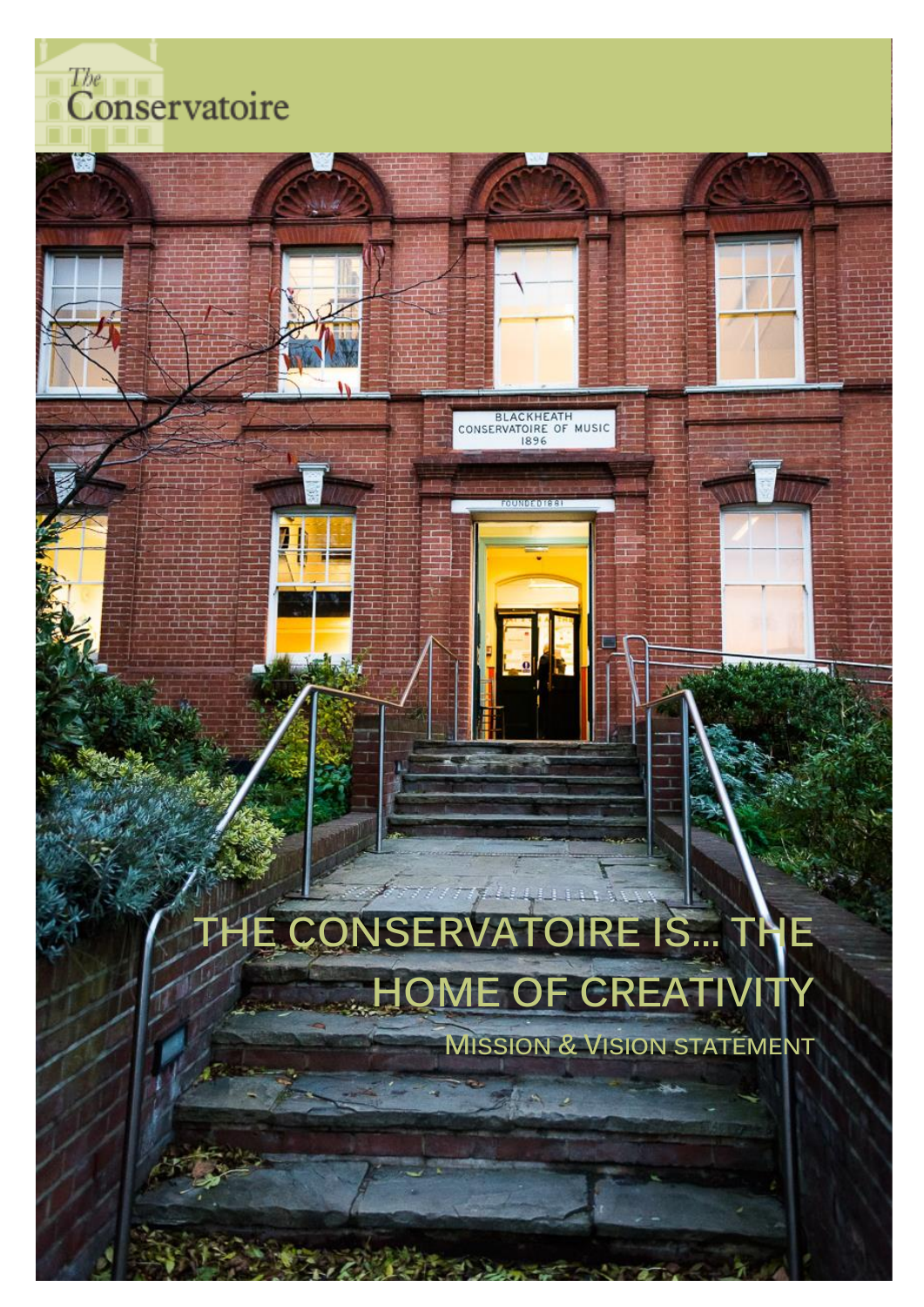

**Our mission is …**

**… to be the home of creativity for people in South East London, of all abilities and backgrounds, seeking excellent learning in music, art and drama – providing a safe, vibrant and welcoming space to inspire and nurture our community of lifelong learners.**

We are one of the oldest arts education charities in London, set up by the community 140 years ago and a much-loved creative hub today – a centre of excellence for art, music and drama. Our purpose is to inspire, nurture and educate. From our vibrant, welcoming and historic buildings in South East London, we bring creativity to life in an uplifting, welcoming and safe environment.

We believe in the power of the arts to enrich and engage, and in its capacity to provide opportunities for joy that bring people together – enhancing wellbeing and deepening community cohesion. Each journey into the arts is unique and our 120 talented staff and tutors believe passionately in our personalised approach to life-long learning that changes people's lives. We are a place where people aspire to work – and where our staff, tutors and learners love to be.

Our mission is to ensure our adventurous range of creative learning opportunities are accessible to all ages, backgrounds and abilities**,** through innovative individual, group and online learning, alongside exciting and ambitious collaborations and partnerships.

**Our vision is…**

**… to be an inspirational arts education hub that reflects the diversity of our South - East London community by actively promoting inclusion in the arts. Supported by sustainable finances that enable us to broaden our charitable outreach, while preserving and developing our historic building – so that arts education reaches those who need it most for generations to come.**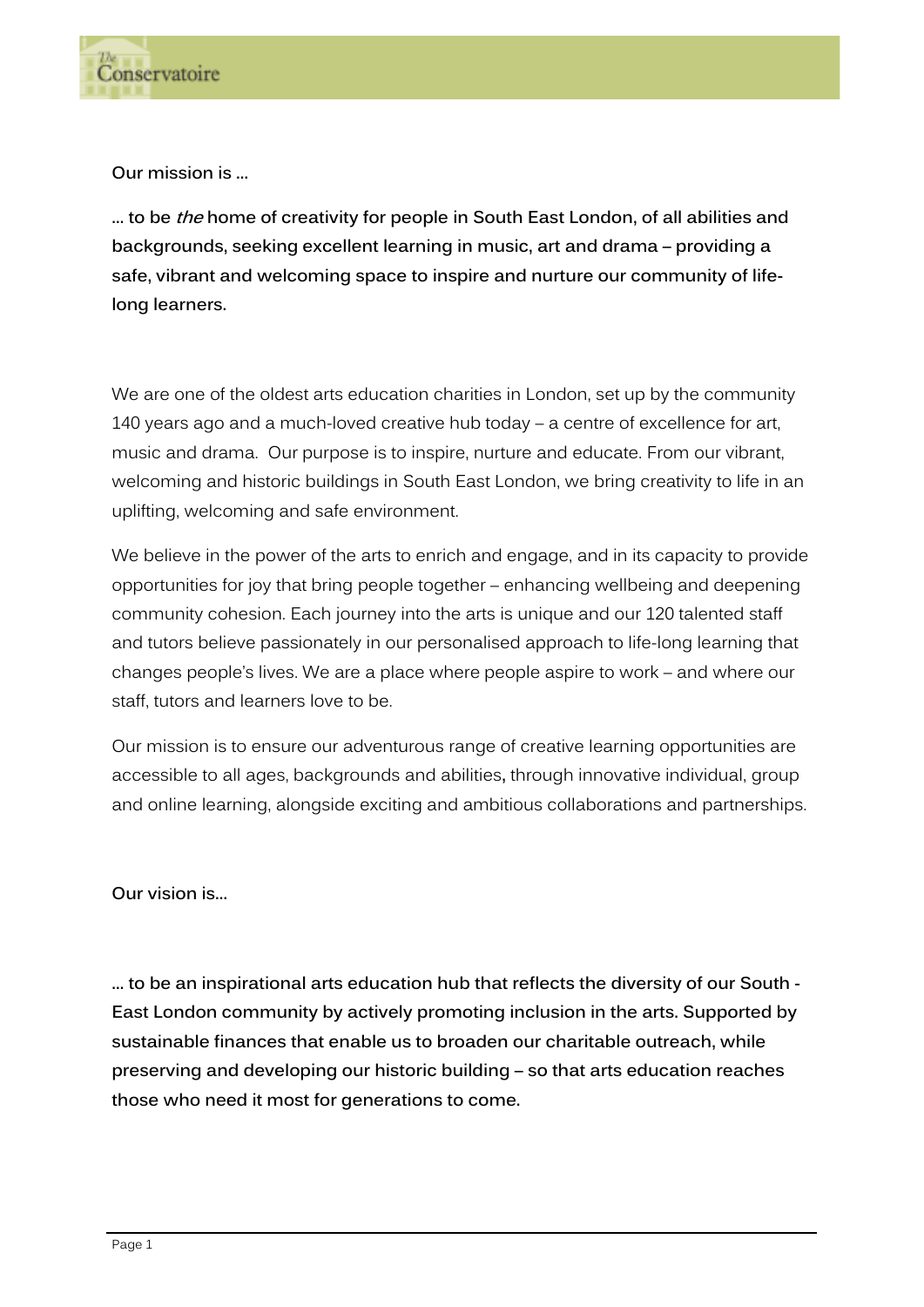We will actively promote and encourage inclusion in the arts – by materially improving the diversity of our board, staff, tutors and learners. We will be a cultural hub for our diverse community to come together, learning from - and with - each other. We will innovate, develop and provide the highest quality arts learning that meets the needs of our local communities.

Our charitable outreach and initiatives will be effective and demonstrated through measurable results. Our ambition is to make arts education available to significantly more people in South-East London, who would not otherwise have access to it. We will be proactive in working with other organisations and groups, to find opportunities that deliver the greatest societal impact for our community.

We will make sure our grade two listed building is fit-for-purpose, environmentally sustainable – and provides an accessible and inspiring space for everyone. We will ensure we have strong and sustainable finances to allow us to continuously improve and thrive**.** We will be recognised for our innovative, uplifting and relevant programming – that inspires our learners in South-East London and beyond.

# **Core values**

# **Excellence and Versatility**

- we strive for excellence in everything we do including the quality of tutors and staff, our teaching, programming and building
- we personalise our approach to the needs of our learners, inspiring and nurturing them – and responding flexibly to emerging trends and external events
- we hold ourselves to the highest standards of professionalism in how we treat our learners, each other and how we approach our roles

## **Welcoming and Safe**

• we have created a welcome and safe place of creativity and well-being for everyone - where people are genuinely supportive and care